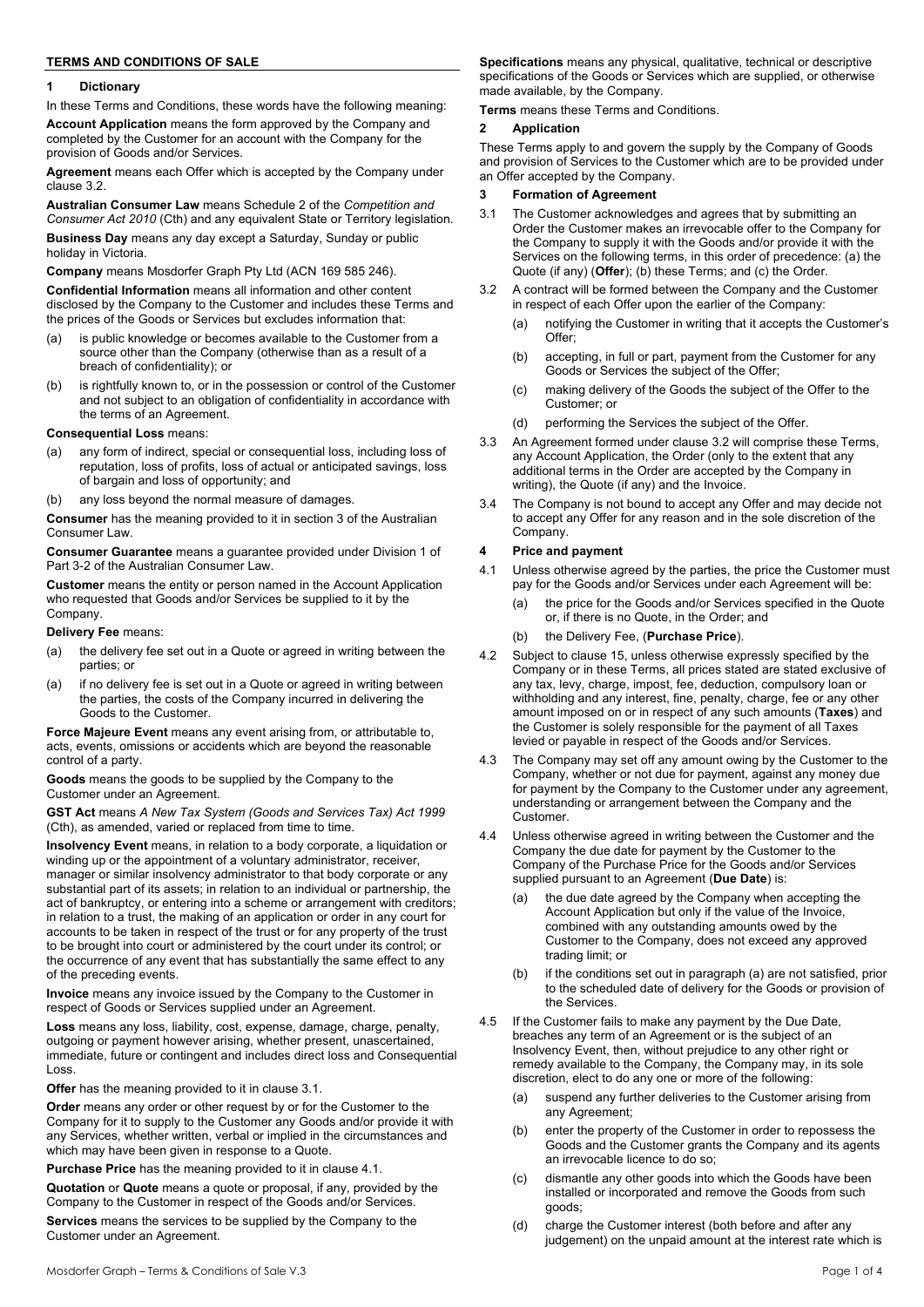fixed from time to time under section 2 of the *Penalty Interest Rate Act 1983* (Vic), which interest will accrue and be chargeable from the first day on which such amount becomes overdue until the Company receives payment of all such amounts (including all interest) by way of cleared funds; and

- (e) exercise any rights which the Company may have under law, including the *Personal Property Securities Act 2009* (Cth).
- 4.6 The Customer may not set off or combine any amount owing by the Company to the Customer, whether or not due for payment, against any money due for payment by the Customer to the Company under an Agreement and the Customer must pay, and not withhold, any amount due to the Company under an Agreement notwithstanding the Customer may be in dispute with the Company regarding the Goods or Services supplied by the Company to the Customer.

# **5 Delivery of Goods and provision of Services**

- 5.1 The Company will deliver the Goods to the Customer in the manner:
	- (a) determined by the Company; or
	- (b) as otherwise agreed between the Company and the Customer (including collection by the Customer).
- 5.2 The Company will endeavour, but is not obliged, to deliver Goods and provide the Services between the hours of 8.00am and 5.00pm Monday to Friday (excluding public holidays) at the place of delivery or service provision.
- 5.3 Unless otherwise agreed by the Company, the Customer will be responsible, at its own cost, for the unloading of any Goods at the delivery location and there must be a representative of the Customer present at the delivery location at the time delivery is made of the Goods and, if no such representative is present, a redelivery fee may be charged by the Company.
- 5.4 The Customer must, prior to taking possession of the Goods, inspect the Goods and immediately notify the Company in writing if the Goods are not fit for any purpose for which the Customer intends to use the Goods, have any defect or otherwise do not meet any Specifications.
- 5.5 Without limiting any other rights the Company may have, the Company will be entitled to store at the risk and cost of the Customer any Goods which the Customer refuses or fails to take delivery of (including failure to collect the Goods).
- 5.6 The Company will use its reasonable endeavours to deliver the Goods and provide the Services on any date specified or estimated by the Company or set out in a Quote or Order however such dates are estimates only and the Company will not be liable for late or part delivery of the Goods or provision of the Services and later delivery of Goods or provision of the Services does not entitle the Customer to cancel any order for the Goods or Services.
- 5.7 The Customer acknowledges and agrees that:
	- (a) the Company may, but will not be required to, provide proof of delivery or other similar documentation (whether at the time of delivery or after); and
	- (b) it will not dispute any Invoice based on (in whole or in part) proof of delivery or other similar documentation not having been provided by the Company.

# **6 Title and risk of Goods**

- 6.1 Title to, and property in any Goods supplied under an Agreement remain with the Company and will only pass to the Customer once all moneys owing by the Customer to the Company in respect of the Agreement or any other agreement or arrangement between the Customer and the Company have been paid in full.
- 6.2 Risk in the Goods passes to the Customer upon the Goods being removed from the Company's premises (or that of the Company's supplier) for delivery to the Customer from such premises and:
	- (a) the Customer is responsible for arranging, and taking out in its own name and its own cost, any insurance in respect of the Goods from the time risk passes to the Customer; and
	- (b) the Customer indemnifies the Company against any Loss or damage to the Goods, however caused, occurring after risk passes to the Customer.
- 6.3 Until such time as full title, property and ownership of the Goods passes to the Customer in accordance with clause 6.1, and while the Goods remain in the Customer's full control and possession:
	- (a) the Customer must hold the Goods as the Company's fiduciary agent and bailee and must not sell, lease, dispose of or otherwise deal with the Goods in any way without the Company's prior written consent;
	- (b) the Customer must insure the Goods for their full replacement value against all insurable risks;
- (c) the Customer must store the relevant Goods separately from any other goods and in a way that enables the Goods to be clearly identified as the Company's and referrable to a particular Invoice;
- (d) the Company may at any time after payment is overdue require the Customer to deliver up the Goods to the Company and, if the Customer fails to deliver up the Goods immediately, the Company may enter the premises of the Customer or any third party where the Goods are stored and repossess them and:
	- (i) the Customer expressly authorises and grants the Company and its agents an express, irrevocable licence to enter the premises of the Customer or relevant third party to remove or arrange for the removal of the Goods; and
	- (ii) the Customer indemnifies the Company against any Loss that may be incurred or sustained by the Company, its employees or agents, as a result of the entry of those premises where the Goods are stored;
- (e) the Customer must not pledge or grant a security interest in or in any way charge by way of security for any indebtedness, any of the Goods which remain the property of the Company. If the Customer does pledge or in any way charge by way of security, for any indebtedness, any of the Goods for which property and ownership has not passed to the Customer, the Customer must remove the pledge, charge or security interest immediately and all moneys owing by the Customer to the Company will (without prejudice to any other right or remedy of the Company) immediately become due and payable to the Company; and
- (f) the Customer must not remove, deface, alter, obliterate or cover up any names, marks, designs, numbers, code or writing on the Goods.
- 6.4 In the event that the Customer processes, incorporates, transforms or installs the Goods (or any portion of them) into any other goods manufactured or produced by the Customer or a third party, then the Customer must:
	- keep and maintain records in relation to the Goods which have been processed, incorporated, transformed or installed and the goods in which the Goods have been processed, incorporated, transformed or installed; and
	- (b) hold a proportion of any payment (**Relevant Proportion**) received by the Customer for such goods on trust for the Company and the Customer acknowledges that the Relevant Proportion must be not less than the dollar value of the portion of the Goods processed, incorporated, transformed or installed.
- 6.5 If an Insolvency Event occurs in respect of the Customer then, without the need for notice or demand by the Company, the Customer acknowledges that any sale or purported sale of the Goods will not be in the ordinary course of the Customer's business and the proceeds of any Goods sold in such circumstances will, to the extent of any money owing by the Customer to the Company, be held on trust for the Company by the administrator, controller or similar officer as the case may be, or if there is no such officer, by the Customer.

# **7 PPSA**

- 7.1 Words and expressions used in this clause 7 which are not defined in these Terms but are defined in the *Personal Property Securities Act 2009* (Cth) (**PPSA**) have the meaning given to them in the PPSA.
- 7.2 Unless a Customer has paid for Goods in respect of an Agreement before they are delivered to the Customer, each Customer acknowledges that:
	- (a) the Agreement for the supply of Goods created under these Terms is a security agreement for the purposes of the PPSA, under which the Customer grants the Company a security interest in the Goods and over any amount owed to the Customer in respect of the Goods (**Account**) to secure all monies owing by the Customer to the Company from time to time;
	- (b) where the Company has other enforcement rights in addition to the enforcement rights provided for in the PPSA, those other enforcement rights will continue to apply; and
	- (c) the Company is not obliged to act in any way to dispose of or to retain any Goods which have been seized by the Company or any person nominated by the Company under its rights under the PPSA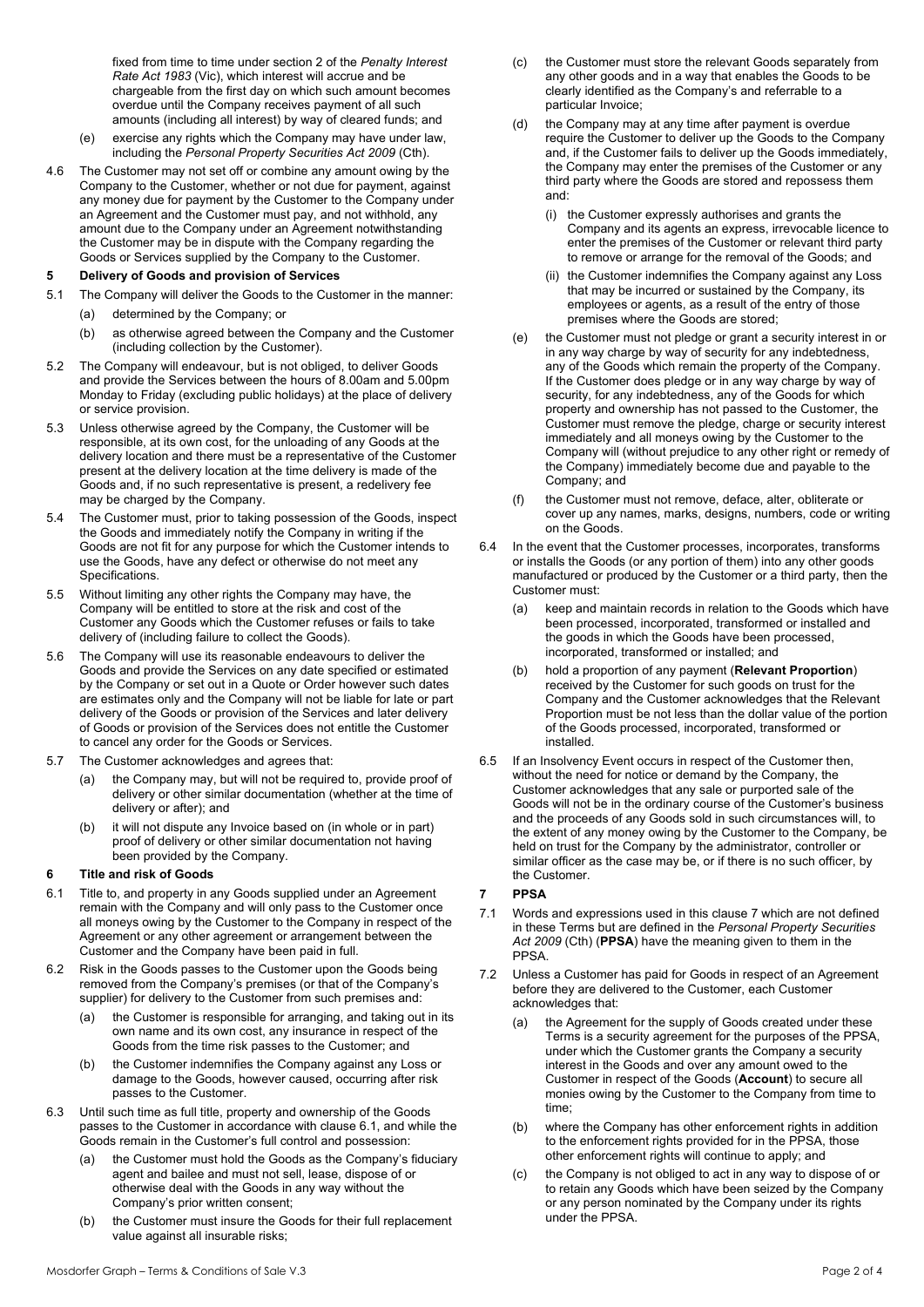- 7.3 Without limiting anything else in these Terms, the Customer consents to the Company effecting a registration on the register in relation to any security interest created by or arising in connection with, or contemplated by, these Terms, including in relation to the Goods and any Account. The Customer agrees to promptly do all things necessary to ensure that any security interest created under these Terms is perfected and remains continuously perfected, the Company's priority position is preserved or secured and any defect in any security interest, including registration, is overcome.
- 7.4 The Customer must promptly take all reasonable steps which are prudent for its business under or in relation to the PPSA (including doing anything reasonably requested by the Company for that purpose in relation to the Goods or the Account). Without limiting the foregoing, the Customer must:
	- (a) create and implement appropriate policies and systems to register a security interest in relation to the Goods where the Customer on sells the Goods to a third party; and
	- (b) where appropriate, take reasonable steps to identify security interests in relation to the Goods in the Customer's favour and to perfect and protect them, with the highest priority reasonably available.
- 7.5 The Customer must indemnify, and on demand reimburse, the Company for all expenses incurred in the enforcement of any rights arising out of any of the Company's security interests.
- 7.6 The Customer must not change its name, address or contact details without providing prior written notice to the Company and must not register a financing change statement or a change demand without the Company's prior written consent.
- 7.7 To the extent that the PPSA permits, the Customer waives its rights to receive a copy of any verification statement or financing change statement; to receive any notice required under the PPSA, including notice of a verification statement; to reinstate the security agreement by payment of any amounts owing or by remedy of any default; and under sections 95, 96, 117, 118, 120, 121(4), 123, 125, 126, 127, 128, 129, 130, 132, 134(2), 135, 136(3), (4) and (5), 137, 142 and 143 of the PPSA.
- 7.8 The Customer may only disclose information or documents, including information of a kind referred to in section 275(1) of the PPSA, if the Company has given prior written consent.

### **8 Liability**

- 8.1 If the Customer is a Consumer and the Company supplies PDH Goods or Services to the Customer, the Company acknowledges that the Customer may have certain rights under the Australian Consumer Law in respect of the Consumer Guarantees as they apply to the PDH Goods or Services supplied by the Company and nothing in these Terms should be interpreted as attempting to exclude, restrict or modify the application of any such rights.
- 8.2 If the Customer is a Consumer and any goods or services supplied by the Company to the Customer are non PDH Goods or Services, the Company's liability to the Customer in connection with any breach of the Consumer Guarantees in respect of those non PDH Goods or Services is limited (at the Company's discretion) to:
	- (a) in the case of Goods:
		- (i) the replacement of the Goods or the supply of equivalent goods;
		- (ii) the repair of the Goods;
		- (iii) the payment of the cost of replacing the Goods or of acquiring equivalent goods; or
		- (iv) the payment of the cost of having the Goods repaired; and
	- (b) in the case of Services:
		- (i) the supplying the Services again; or
			- (ii) the payment of the cost of having the Services supplied again.
- 8.3 If the Customer makes a claim against the Company which includes a cause of action other than for a breach of a Consumer Guarantee then, to the extent the claim, or part of the claim, does not relate to a Consumer Guarantee and to the extent permitted by law, the Company expressly excludes all liability in respect of the Goods or Services supplied by the Company to the Customer.
- 8.4 In relation to the supply of Goods which are non PDH Goods or Services, if the Company is liable to indemnify the Customer under section 274 of the Australian Consumer Law, the Company's liability to the Customer is limited to an amount equal to the lower of:
	- (a) the cost of replacing the Goods;
	- (b) the cost of obtaining equivalent Goods; or
	- (c) the cost of having the Goods repaired.

8.5 To the extent permitted by law, the Company expressly excludes any claim under Clauses 8.1, 8.2, 8.3 and 8.4 that is made against it at any time after the expiration of 12 months from the date the Goods and / or Services were supplied to the Customer.

### **9 Intellectual Property**

Unless expressly stated by an Agreement, the parties acknowledge and agree that as between the Company and the Customer all intellectual property rights in the Goods and any material created as part of the Services (including in designing or manufacturing the Goods) vests in and exclusively belongs to and are irrevocably assigned to the Company.

#### **10 Indemnity**

The Customer indemnifies the Company and holds the Company harmless from and against all Losses (including all legal costs, and any other associated fees and costs) for which the Company incurs as a direct or indirect result of:

- (a) recovering any amounts the Customer owes to the Company (including any fees paid to a debt collector, mercantile agent or similar);
- (b) any breach of an Agreement by the Customer; and
- (c) any negligent or wilful act or omission by the Customer, the Customer's employees, agents, servants, contractors or others for whom the Customer is legally responsible.

#### **11 Notification of claims**

The Customer shall notify the Company immediately if it becomes aware of:

- (a) any claim; or
- (b) any death, serious injury or serious illness,

in respect of, or caused by, the Goods or other goods of which the Goods are a component or mixed with and the Customer will take all reasonable steps to mitigate any Loss arising as a consequence of the claim, death, serious injury or serious illness.

#### **12 No representations**

The Customer acknowledges and agrees that it has not relied on any representations, inducements or statements made to it by the Company regarding the supply of the Goods or Services and it has satisfied itself that the Goods and Services are fit for the purpose it requires them for.

### **13 Specifications**

- 13.1 If an Offer has been accepted by the Company, the Customer acknowledges that the Offer was accepted by the Company on the basis of, and in reliance upon, any information, drawings, specifications, data, representations, statements and documents provided by the Customer, set out in an Order or otherwise approved by the Customer.
- 13.2 The Specifications are approximate only and the Company makes no representation or warranty as to the completeness or accuracy of the Specifications.
- 13.3 Where any instructions, materials or information in whatever form are required to be provided by the Customer to the Company before the Company can proceed with or complete the provision of the Goods or Services such instructions, materials or information must be supplied by the Customer to the Company within a reasonable time (as determined by the Company) so as to enable the Company to deliver the Goods or Services within any agreed time frame.
- 13.4 If the Customer approves any sample or prototype of a Good produced by the Company or any tests conducted by the Company on any Goods, the Customer shall be deemed to have accepted the physical, qualitative, technical or descriptive specifications, dimensions, weights or other particulars of the Goods as produced or tested by the Company.
- 13.5 The Company may make changes to the specifications, dimensions, weights or other particulars of the Goods as may be required from time to time by law or any safety or manufacturing requirements.

### **14 Confidentiality**

- 14.1 The Customer:
	- (a) may use Confidential Information solely for the purposes of the relevant Agreement;
	- (b) must keep confidential all Confidential Information; and
	- (c) may disclose Confidential Information only to (i) employees and contractors who (A) are aware and agree that the Confidential Information must be kept confidential and (B) either have a need to know the Confidential Information (and only to the extent that each has a need to know), or have been specifically approved by the Company; (ii) as required by law